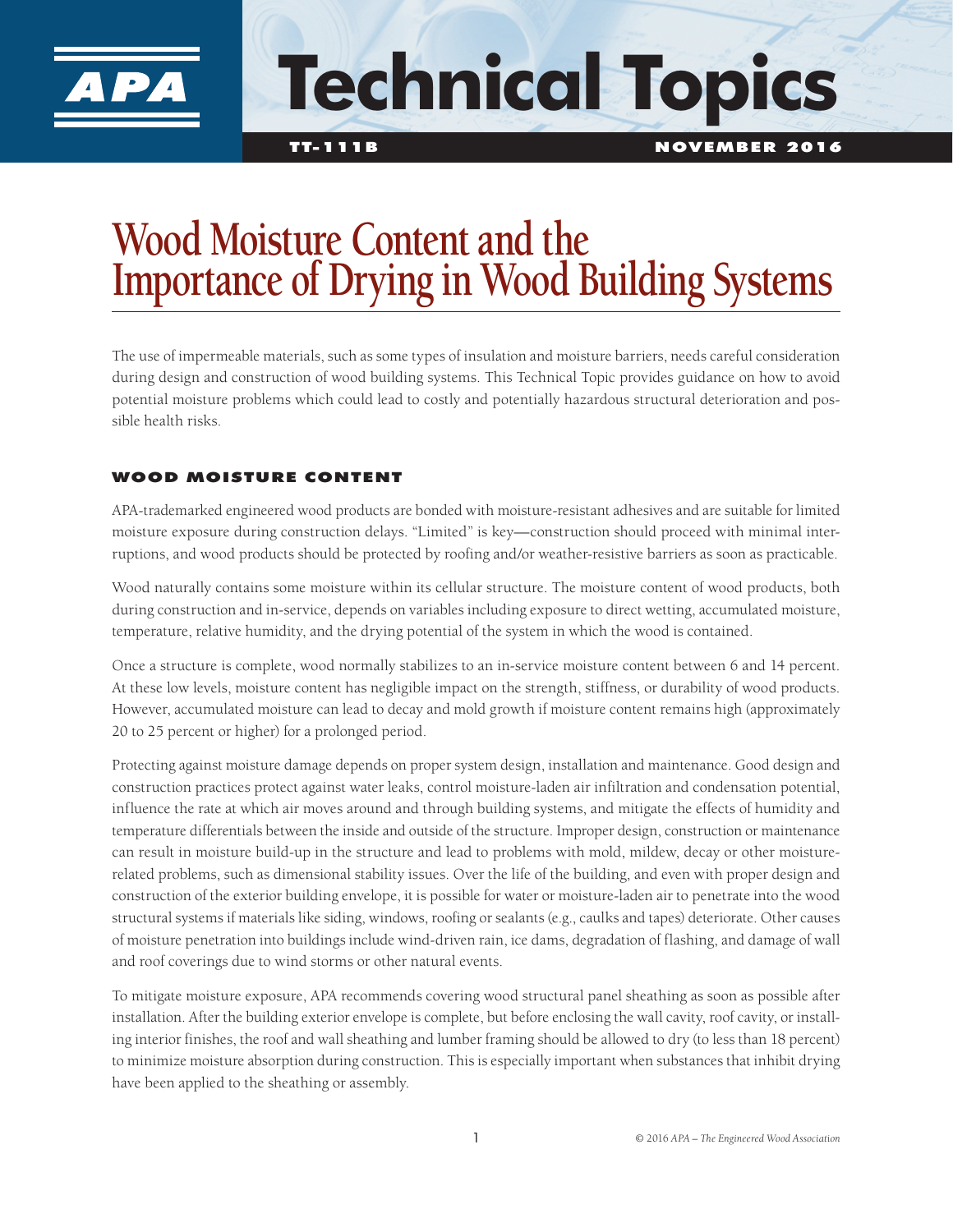#### UNVENTED ATTICS

Notwithstanding the acceptance of unvented attics by the International Building Code (IBC) and International Residential Code (IRC) in IBC 1203.3. and IRC R806.5, a general concern has emerged about possible detrimental effects resulting from the recently popularized practice of applying insulation directly to the underside of roof sheathing. Should incidental wetting occur within the roof system, the direct application of low vapor permeance insulation on the underside of the roof deck may limit the ability of wood structural panel sheathing to dry. **This could lead to structural panel performance issues such as buckling and other moisture-induced problems. When such insulation materials are used in combination with a vapor-impermeable layer on top of the roof sheathing, such as some adhered shingle underlayment materials, the risk of moisture damage due to reduced drying potential of the system will increase substantially.** This could lead to potential long-term accumulation of moisture in the roof system, resulting in costly and potentially hazardous structural deterioration and possible health risks.

For unvented attics to be successful, all of the following conditions must be met:

- 1. The design, detailing, and installation of the roof system must be complete, correct, and maintained properly.
- 2. Building and mechanical systems must be maintained in good condition such that the long-term moisture content of wood materials continues in a dry state for the service life of the structure.
- 3. In the event that moisture accumulation does occur, the roof system must have a means to dry.

The designer and builder should assure that these conditions can be met if using unvented attic assemblies.

#### WALL SYSTEMS

Moisture vapor movement through walls occurs naturally, so it is important to design wall systems that can manage moisture vapor. The ideal wall assembly will restrict moisture gain when the wall is dry, but will allow for drying of the wall when moisture is elevated. Use of wood structural panel wall sheathing facilitates wall cavity drying to the exterior of the building (see Water Vapor Permeance of Wood Structural Panels and Wall Construction, Form J450.) The use of vapor-impermeable exterior wall sheathing, such as some insulating sheathing products, may slow the wall drying process or even trap moisture in the wall cavity. If excessive moisture accumulates in the wall, it is possible that the rate of accumulation may exceed the ability of the wall assembly to dry. Therefore, it is vital to minimize leaks that allow water or water vapor into the wall cavity and to use materials that allow drying when elevated moisture conditions exist. As with roof assemblies, proper design, construction and maintenance of wall systems can prevent many sources of moisture intrusion. However, wall systems should allow for drying to the exterior as well as the interior of the building whenever possible, since it's likely that moisture will accumulate in a wall system at some point during the building's service life.